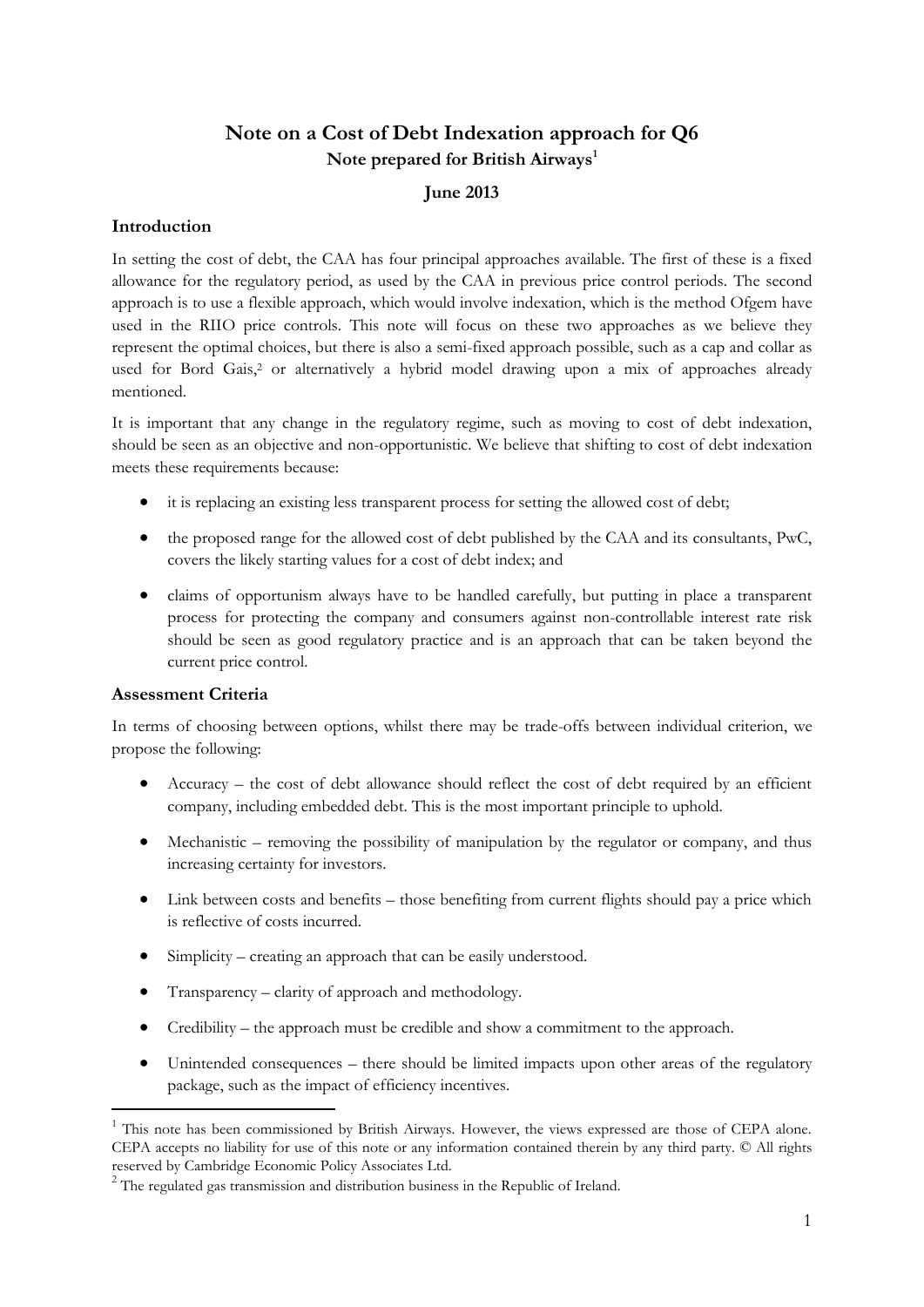Risk allocation – risks are allocated to parties who are able to manage the risks.

### **Assessment of Cost of Debt options**

Before considering the different options, it is useful to state that indexation in practice can mean anything from using the daily spot rate for the cost of debt to using a historic average based upon decades of information where available. We think that a cost of debt indexation model is a better option than a fixed allowance, presuming that its formulation and application is considered and well thought out.

The foremost reason for opting for such an approach is the greater accuracy that the index can provide, given that it moves to reflect the cost of debt observed within a regulatory period, not simply data in the period preceding the price control review. This accuracy will reduce the risks faced by both airports and consumers (airlines and their customers).

As Ofgem set out in their decision to use cost of debt indexation within the RIIO price controls:

*'Indexation protects the company should the cost of debt increase markedly during the price control period. Conversely, indexation ensures that consumers do not pay excessively if the cost of debt were to fall.*' 3

Given that the CAA has duties to protect the interests of customers and to ensure the financeability of airports, this is key. Whilst consumers will end up paying more under this approach if the cost of debt were to rise, this is a cost they would face in a competitive environment and therefore we do not see it as the same risk as a windfall gain or loss.

In terms of the relative benefits under the accuracy criteria, the more volatile and uncertain the cost of debt is, the greater the benefits that come from a cost of debt indexation approach. Whilst it is difficult to quantify uncertainty, the change in market expectations in the recent past would suggest that there remains a significant degree of uncertainty in domestic financial markets.

In Ofgem 2011, in recommending indexation, Ofgem stated that they '*do not think that a fixed cost of debt allowance could be set with any confidence*.'<sup>4</sup> Figure 1.1 shows the cost of debt on a historic basis and what the forward curves at the time implied for the future.

<sup>&</sup>lt;sup>3</sup> Ofgem (2010) 'RIIO T1 and GD1: Financial Issues,' December 2010, p.27.

<sup>4</sup> Ofgem (2011) 'RIIO T1 and GD1: Financial Issues, Strategy decision,' March 2011, p.20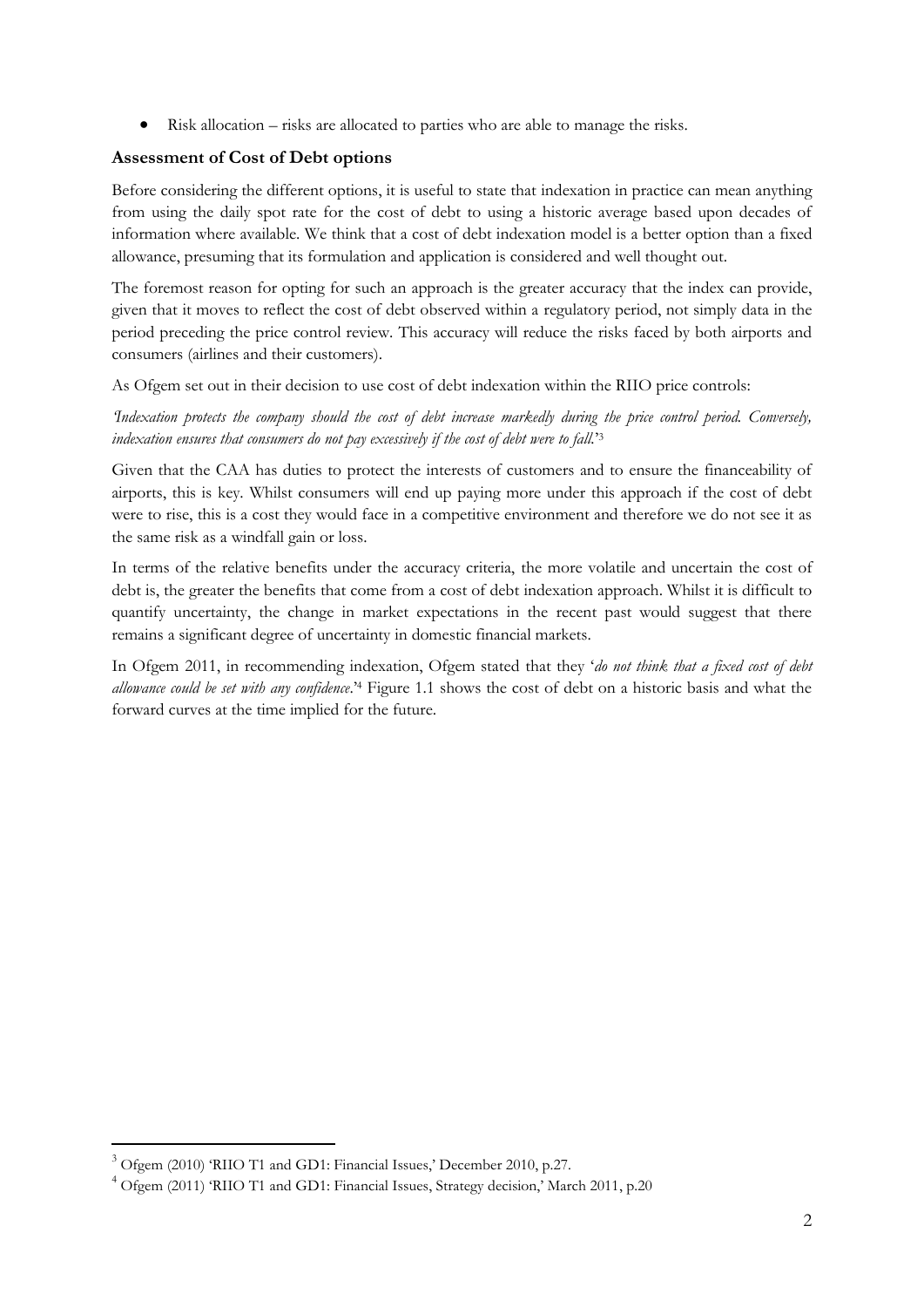

*Figure* 1.1: Market views on the real cost of debt – March 2011

#### *Source: Ofgem*

-

We have conducted analysis based on Ofgem's iBoxx cost of debt index and forward rates on ten year bonds (implicitly assuming that the debt premium remains constant)<sup>5</sup>. Forward rates suggested that the spot rate just two years ahead in April 2013 would be c.4.5%.

Figure 1.2 shows that the actual rate in April 2013 was under 1.0%, a difference to the forecast of c.350bps. Rates were forecast to be over 4.0% for the entire regulatory period, but current data suggests that rates will not reach 2.5% by the end of the price control on this basis. The change in forecasts demonstrates that there is significant uncertainty, so a cost of debt indexation approach would be very beneficial at this time.

<sup>&</sup>lt;sup>5</sup> The Ofgem chart uses a slightly different approach, but the numbers are broadly comparable.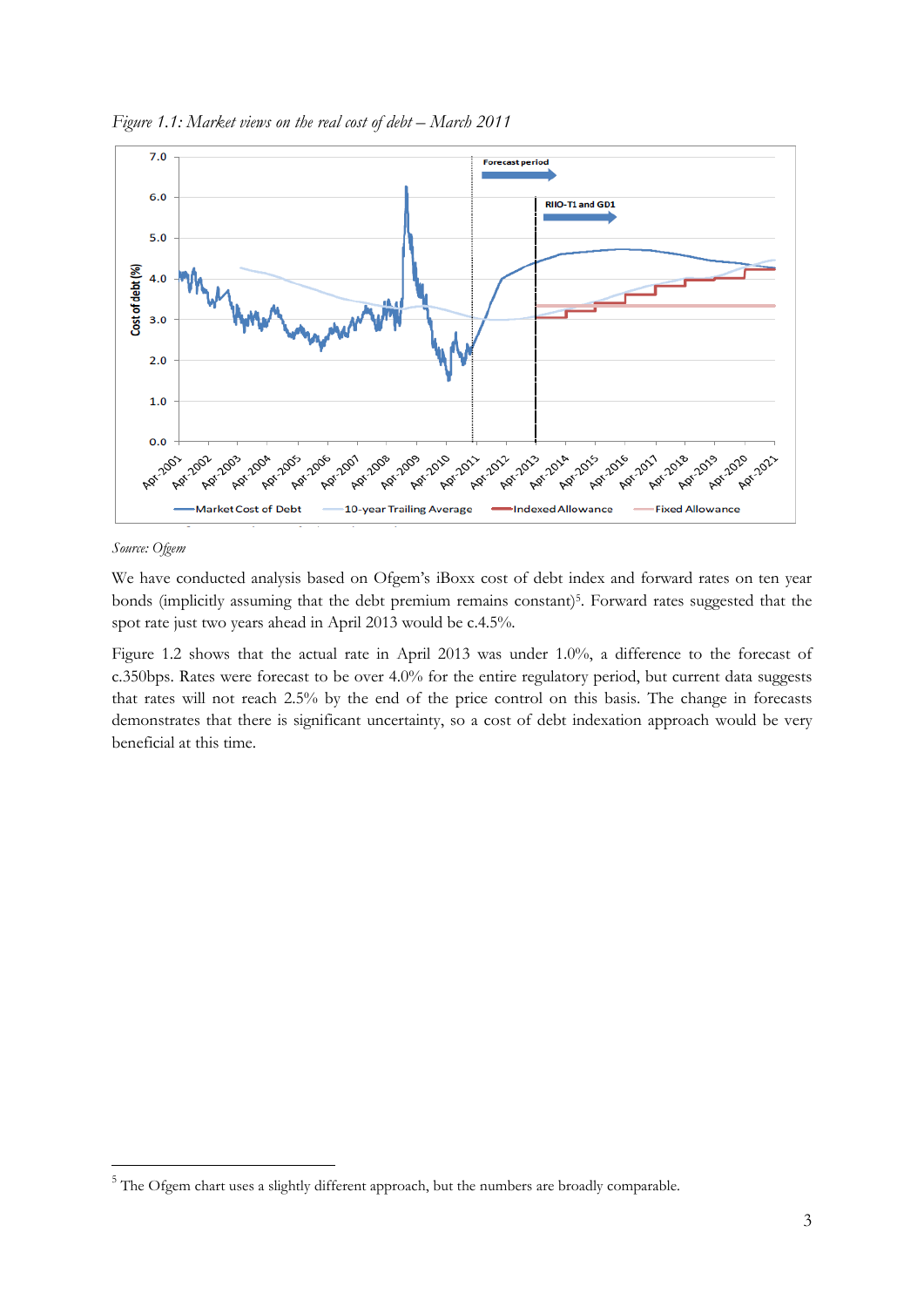



*Source: CEPA analysis, Markit iBoxx, Bank of England*

We have assumed in this analysis that the entire forward rate will be reflected in the cost of debt index. This means that when the forward curves suggest that the risk-free rate will increase by one per cent, our cost of debt index will increase by one per cent. PwC state that the uplift on the cost of debt should be smaller than the implied movement in the risk-free rate, so the increases in the cost of debt index would be less than our analysis would imply, since there would be a compensating adjustment. <sup>6</sup> The greater accuracy provided by indexation should provide better price signals to consumers.

In addition to the benefits from accuracy, which we have set out above, there is also academic backing to using indexation. Brealey and Franks (2009) start by saying that a key objective of regulation is to ensure that wherever possible, public utilities mimic the behaviour of unregulated companies who operate in a competitive environment. The use of indexation should lead to more optimal investment decisions in light of a more accurate cost of debt, which would benefit both the airport and its customers.

As the regulator places greater weight on the risks of under-investment as opposed to over-investment, headroom has been included within the cost of debt index to account for unexpected rises in the index. Brealey and Franks (2009) state that the headroom for Stansted in the last price control was 73bps on the risk-free rate relative to the index. In addition, Ofgem set out that network companies had been able to issue debt at a coupons 58bps below the cost of debt on the day due to a 'halo effect' of underpinned asset values and guaranteed revenue streams. The exact allowance relative to the index though will be discussed in later sections on the construction of the indexation methodology.

The use of the Ofgem model has been accepted by companies and they also set out that:

*'Annual indexation of certain components of the cost of capital is a well-established practice among European regulators.'*

We therefore believe that a cost of debt indexation approach should be adopted.

 $6$  The proportion of the change reflected in the cost of debt is c.60% in PwC's analysis.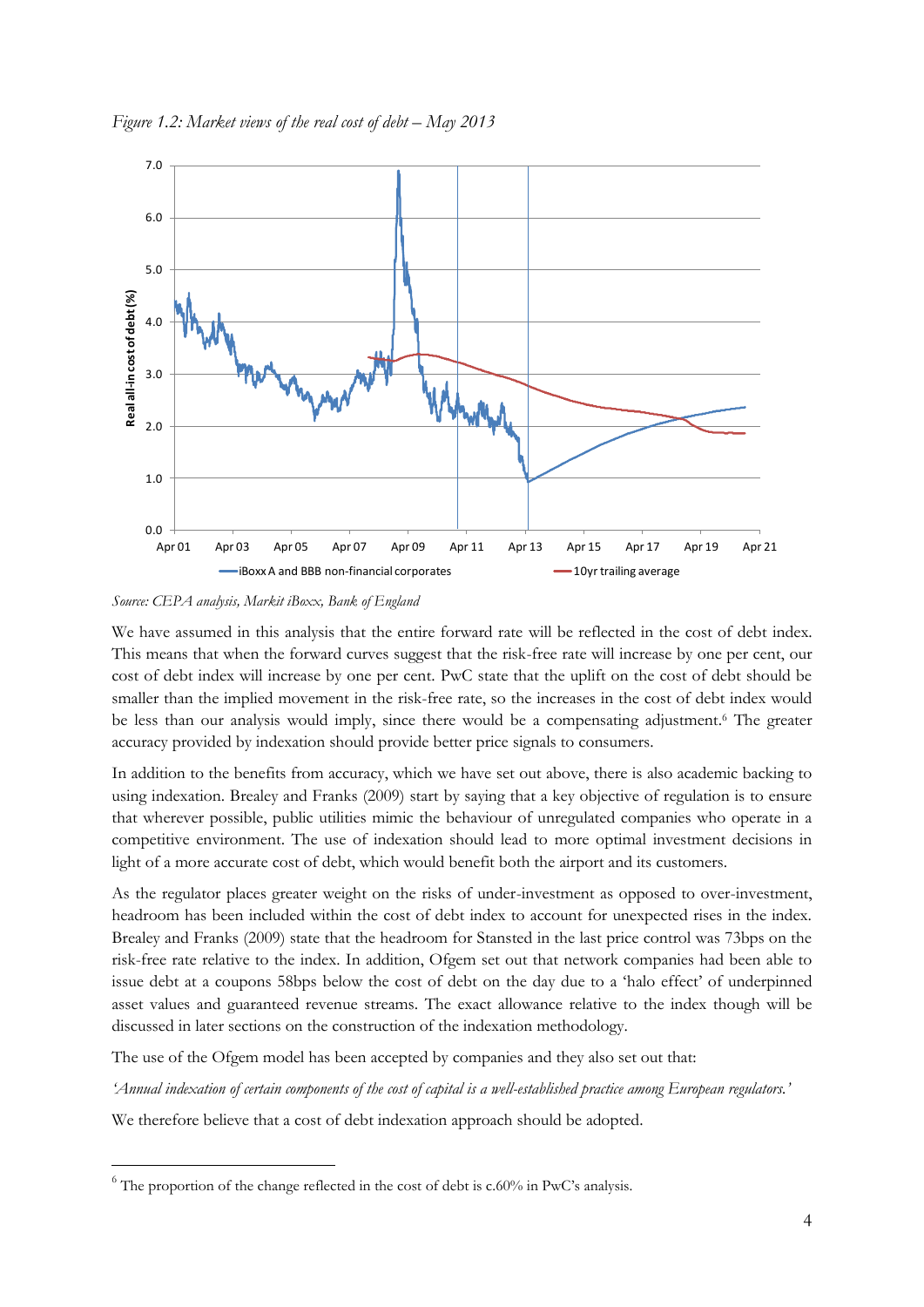#### **Options for Cost of Debt Indexation**

We have set out that indexation is the correct approach for the CAA to adopt for Q6, given that the choices around the design of the mechanism can optimise the benefits from this decision.

We believe that the decision to index the complete cost of debt rather than its component parts, has clear logic, so think that the option is made with regards to this<sup>7</sup>. The remaining options for designing the mechanism include:

- tenor of debt:
- averaging period and methodology;
- credit rating;
- data source; and
- deflation methodology.

#### **Considerations for Airports**

In design and implementation, it is important that the mechanism reflects the specific case of airports rather than simply adopting the Ofgem model without further analysis for simplicity.

In terms of the tenor, it is appropriate that this matches the typical tenor of debt issued by the notional efficient Heathrow and Gatwick. As there has been a fixed allowance, actual issuances should be independent of any potential gaming that might have occurred if it was known that this would be taken into account. Whilst Gatwick has issued a small number of longer term bonds, research for Heathrow showed that the average tenor at issue was c.12.5 years, with a remaining life of 9.5 years as of May 2013. The 50%/50% assumption for new and embedded debt from the CAA in previous decisions implicitly assumes that the airport finances itself over ten years. In their analysis, PwC used a benchmark for the cost of debt of ten years or similar maturity (10-15 years).<sup>8</sup> This would suggest that using a 10yr+ plus index, with average maturity of close to 20 years, is inappropriate for airports<sup>9</sup>.

PwC's analysis considers financing for Heathrow and Gatwick against a benchmark of 10-15 years maturity, finding that both airports have been financed at or better than the benchmark yields. Since 2008, Heathrow and Gatwick bonds have been issued at 5.8% nominal compared to the yield on benchmark A and BBB indices with an average of 6.8%<sup>10</sup>.

A further issue for consideration is whether to use the same indices for both Heathrow and Gatwick. The use of the notionally efficient airport would suggest a similar approach should be used, though the actual blended yield for Heathrow debt is 3.6% compared to Gatwick's 4.4%. Heathrow has also issued debt in larger issuance sizes and has a higher credit rating for senior debt compared to Gatwick<sup>11</sup>. Gatwick has already carried out most of its required financing for Q6, issuing a total of four  $\ddot{1}300$ m bonds in March 2011 and January 2012. This was due to requirements related to transaction financing following its sale, but again the use of the notional would not ascribe reflecting this within the allowance.

<u>.</u>

 $7$  See Ofgem (2011) and associated consultant reports for the rationale behind adopting such an approach.

<sup>&</sup>lt;sup>8</sup> Using the 10-15 year iBoxx series would give an average asset life of c.12.6 years. We think that this is appropriate. Our proposed approach gives an average asset life of 12.4 years, so is similar to the PwC approach.

 $9$  Ofgem found that the average life of network assets for utilities was 18.5 years, so the 10yr+ index matched this tenor.

 $10$  Mid-point of 6.3-7.0%

<sup>&</sup>lt;sup>11</sup> For example, a  $\neq$  900m issue in August 2008.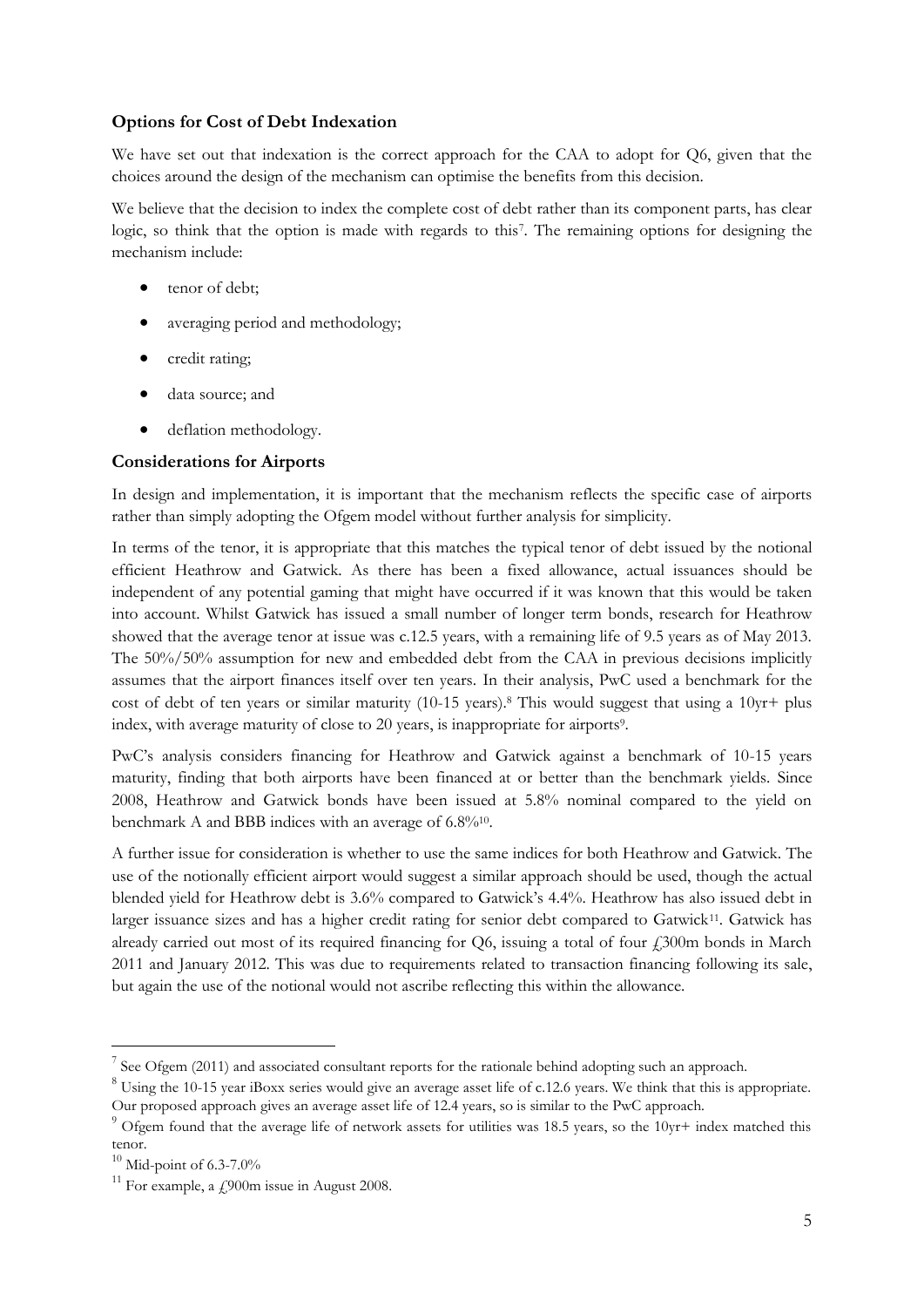#### **Straw Man model**

In this section, we will go through the options set out in Section 4 regarding the choice of options for the model.

#### **Tenor**

In the previous section, we have set out that the 10yr+ index would appear to have a maturity which exceeds the airports' debt profiles. We therefore believe that a 10 year or 10-15 year index would be more appropriate. This has the benefit of being relatively simple and transparent.

Using an average for maturity may not reflect the situation faced in the debt markets by companies. If for example a firm was issuing five year and fifteen year debt in equal proportion, the allowance should reflect 50% of the yield from the five year index and 50% of the yield from the fifteen year index. The issue with a simple approach using an average of maturities rather than average of yields is shown in Figure 1.3.

The chart illustrates a case where the yield curve is not linear and assumes that the company has taken equal proportions of debt with two year maturity and 20 year maturity. This means that the average maturity at that time is 11 years. The green line takes the cost of debt that would be assumed if you took the yield on the 11 year debt, but the red line is the average cost of debt that the company has achieved<sup>12</sup>.

*Figure 1.3: Illustrative case of debt allowances based on different approaches*



#### *Source: CEPA analysis*

-

Using this logic, an alternative approach which could be used and that would improve the accuracy of the index would be to use separate maturity 'buckets' which would then be averaged to reflect the difference in rates across the yield curve. Figure 1.4 shows that since the initial curve in May 2005, the yields on longer maturity debt hardly fell in the following six years, but then fell by approximately 100bps since that

<sup>&</sup>lt;sup>12</sup> Taken by the average of yields on two year and 20 year debt.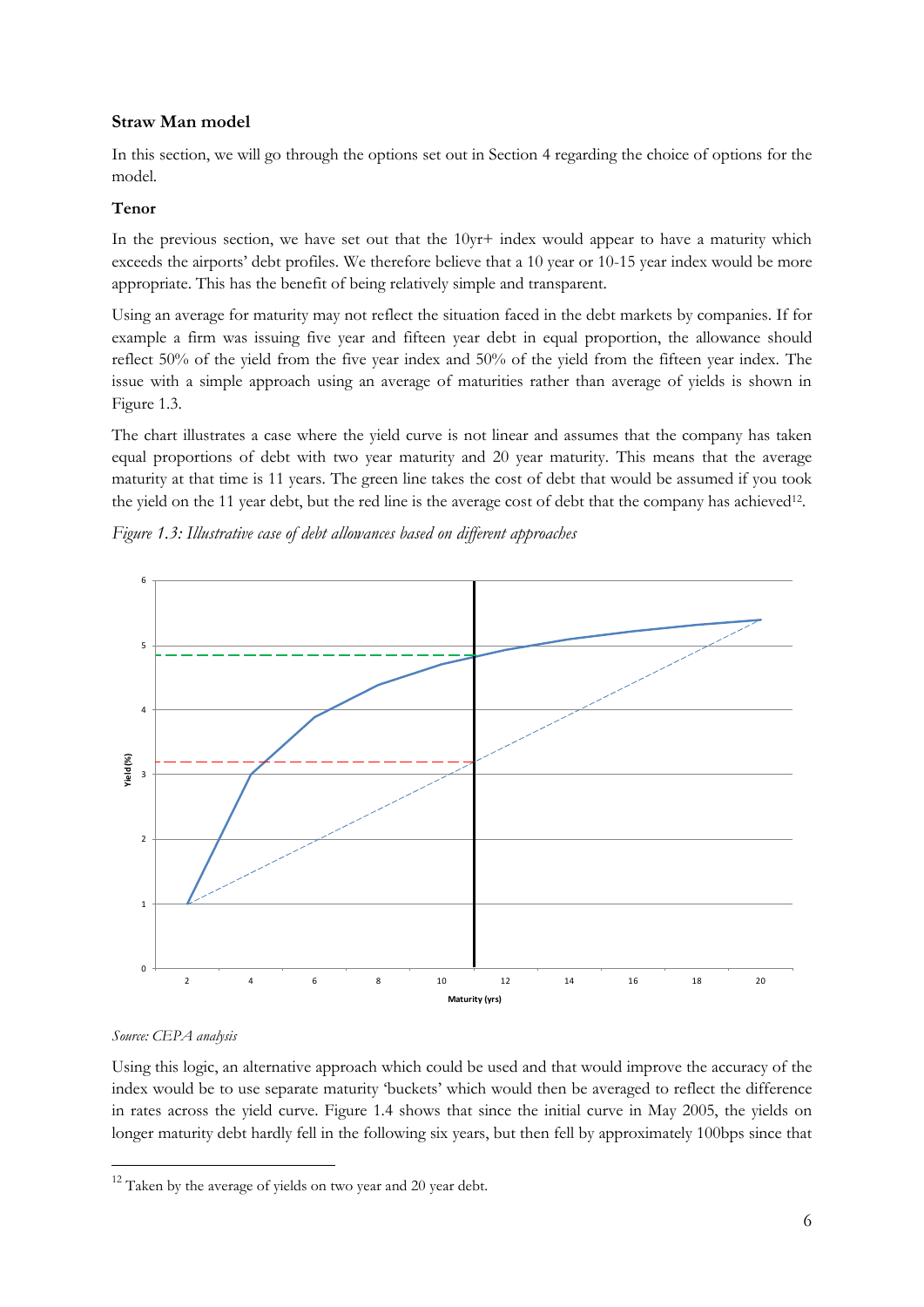point. At the shortest end of the curve, the rate has fallen by 350bps since May 2005, although in the last two years it has not fallen by the same proportion as the mid- and longer- maturity debt.

Adopting an approach where the yields are averaged rather than the maturity averaged to come up with a corresponding yield removes risk from airports and customers that are derived from the shape of the yield curve. The shifting shape of the yield curve is shown in Figure 1.4 below.



*Figure 1.4: Recent movements in the yield curve*

*Source: Bloomberg, Bank of England*

Our proposed approach would therefore be to use a shorter-term bucket, medium-term bucket and longer-term bucket. From the Bloomberg indices, this could be equally weighted 5yr, 10yr and 20yr buckets. For iBoxx, this could be equally weighted 3-5yr, 7-10yr and 15yr+ buckets.

#### **Averaging period and methodology**

In selecting the averaging period, this period should reflect the time in which debt was taken out. For consistency with the CAA's previous approach to include 50% embedded and 50% new debt and Ofgem's methodology, a ten year averaging period would appear appropriate. This strikes a balance between including not only recent debt issuance in the allowance, but also not including historic debt which had matured into the allowance.

In terms of an averaging methodology, we would favour a simple average i.e. mean, given that the investment profile does not appear to be lumpy and that such an approach has benefits from simplicity and transparency perspectives. It would also reduce the scope for any potential gaming from airports.

One reason for applying a different averaging period would be if a company had a large proportion of floating rate debt. If this were the case, it would be appropriate to place a greater emphasis on more recent data and weightings could be done on such a basis e.g. the floating rate debt proportion could be given the one-year average rate, whilst the remaining fixed rate proportion is averaged across the full ten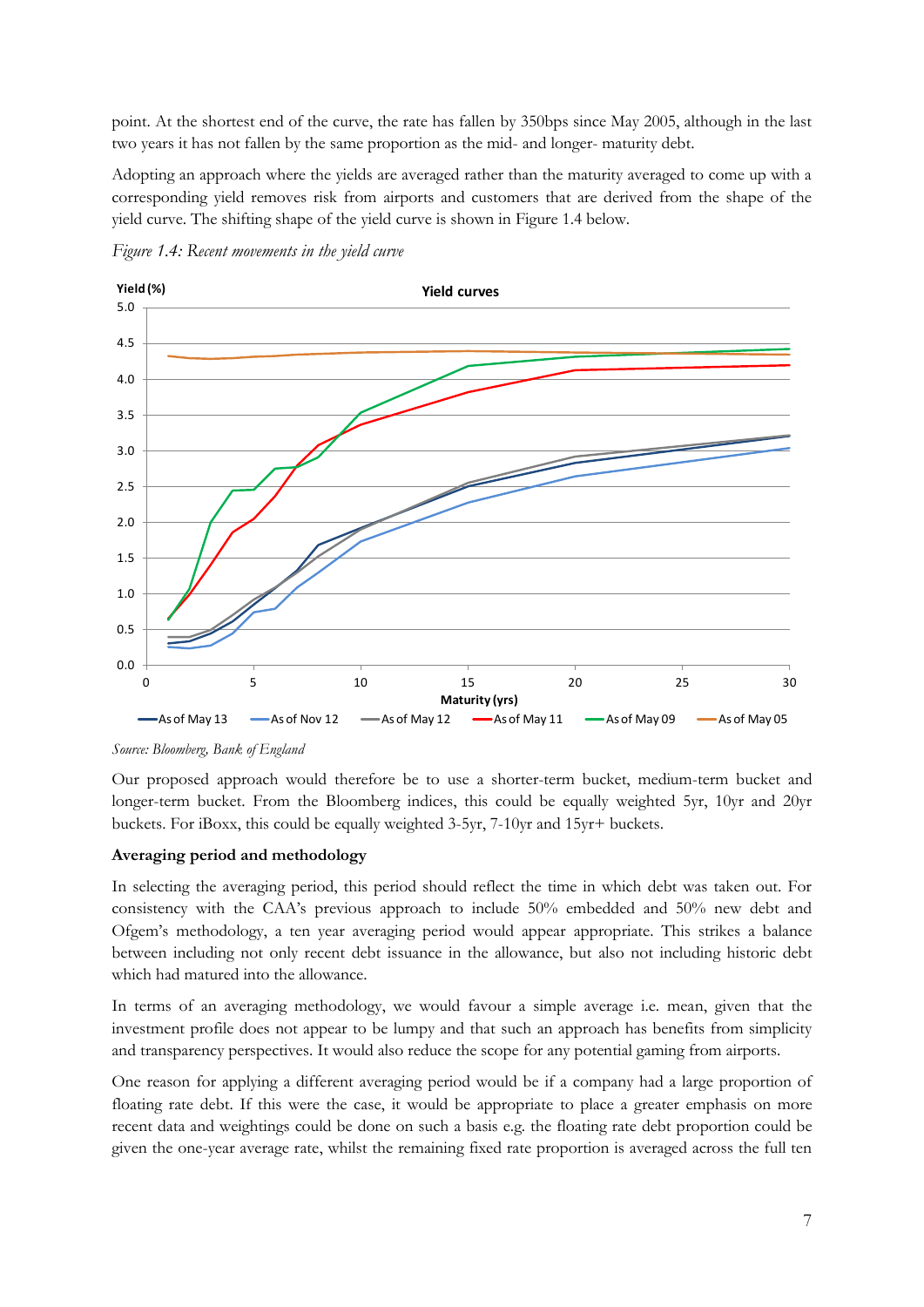year rate, with a blended allowance used for the overall cost of debt. Although the use of swaps from floating to fixed should be considered to ensure that the debt is actually floating.

### **Credit rating**

The CAA sets out that it is targeting a solid investment grade credit rating of BBB+ to A-. Therefore we propose to take a simple average between the BBB+ index and A- index where possible. For iBoxx, data is presented in broad BBB and broad A ratings only, so as per Ofgem's approach, we would propose using these indices as opposed to those provided by Bloomberg.

### **Data source**

Ofgem set out in their decision paper that the reason for using iBoxx rather than Bloomberg indices were that there were more utilities included in the iBoxx indices, iBoxx indices contained a greater number of bonds and that the weighted asset life of network assets of 18.6 years closely matched iBoxx's 10yr+ index.

Our proposed approach would be to use iBoxx indices given that a greater number of bonds is likely to ensure more stability of the index and that the broader selection of indices could be useful if choosing our proposed approach for tenor, though we note that they generally provide higher estimates than the equivalent Bloomberg series.

### **Deflation methodology**

Whilst it is possible to use a long-term RPI forecast, we agree with Ofgem that the ten year breakeven inflation figures from the Bank of England are the best deflator to use for the index. Although the maturity on the bonds is longer than ten years, as Ofgem notes, <sup>13</sup> yields on long-term ILGs are depressed due to the Minimum Funding Requirement on pension schemes and because they are reflective of inflation expectations. The Competition Commission had set out that ten year Index Linked Gilts (ILGs) were free from distortions and therefore that the ten year breakeven inflation measure is reflective of expectations on long-dated bonds. We would expect that the average maturity would be around ten years whether using an average of one tenor or multiple tenors, so this should match our approach relatively closely.

### **CEPA proposed approach**

Given these parameters, Table 1.1 sets out what the current cost of debt would be for our proposed approach.

| Source                                       | Proposal                 |  |  |
|----------------------------------------------|--------------------------|--|--|
| Tenor of debt                                | $3-5yr/7-10yr/15yr+$     |  |  |
| Averaging period                             | $10$ yrs                 |  |  |
| Credit rating                                | Broad A/ Broad BBB       |  |  |
| Data source                                  | iBoxx                    |  |  |
| Deflation                                    | 10yr breakeven inflation |  |  |
| Current real cost of debt                    | $2.50\%$                 |  |  |
| Current average life of assets<br>$12.4$ yrs |                          |  |  |

*Table 1.1: Cost of debt estimates from proposed approach*

*Source: CEPA*

<sup>&</sup>lt;sup>13 13</sup> Ofgem (2011) 'RIIO T1 and GD1: Financial Issues, Strategy decision,' March 2011, p.24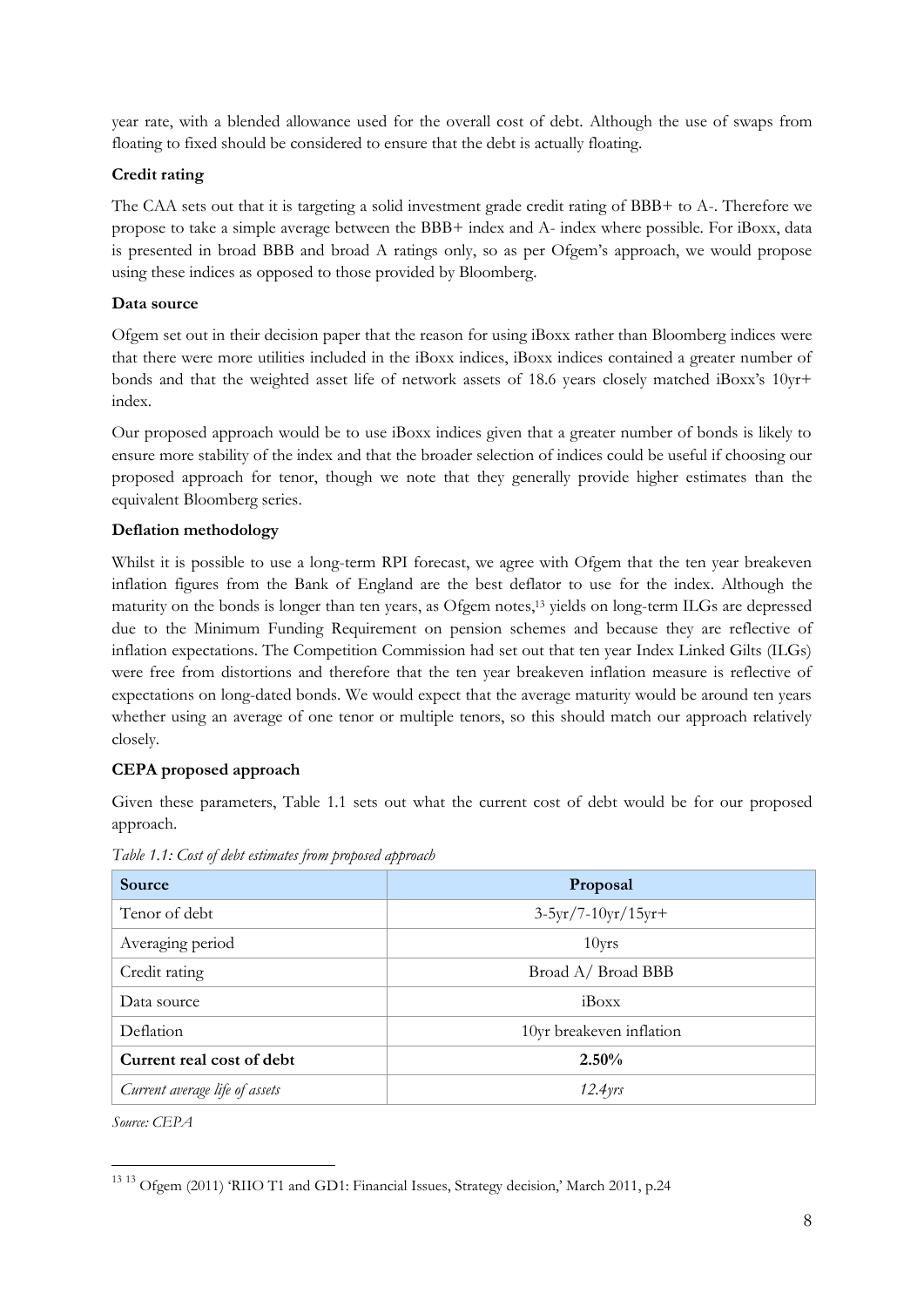The CAA has set out that they would expect the initial figure used in cost of debt indexation to be within PwC's range of 2.3-3.0%. Our proposed approaches set out above achieve this and therefore we think this approach would be appropriate for the Q6 price control. On the current life of assets, we think that a figure of around 12 years is appropriate and if this was greater, this would be equivalent to further increasing headroom.<sup>14</sup>

### **Application of Straw man model**

There are many ways in which cost of debt indexation can be implemented. The decision to index the cost of debt is just the first step and inevitably must raise three questions:

- How is the index formulated?
- How is the index updated?
- How are revenue adjustments made?

This section explores each question turn.

#### **Index formulation**

-

Ofgem's cost of debt indexation, implemented for the first time in the RIIO price controls that came into force in April 2013, provides a useful point of reference for any potential indexation scheme in the Airport sector. Table 1.2 below provides details on the main features of the Ofgem scheme.

| Feature                      | Viable option based on Ofgem                                                 |  |  |  |
|------------------------------|------------------------------------------------------------------------------|--|--|--|
| Approach                     |                                                                              |  |  |  |
| Scope                        | Full cost of debt, not individual components                                 |  |  |  |
| Index values used            | 10 year trailing average                                                     |  |  |  |
| Nominal index                |                                                                              |  |  |  |
| Data provider                | iBoxx                                                                        |  |  |  |
| Sectors excluded from sample | Financials                                                                   |  |  |  |
| Credit rating                | "broad A" and "broad BBB"                                                    |  |  |  |
| Maturity                     | $10$ years $+$                                                               |  |  |  |
| <b>Explicit Adjustments</b>  |                                                                              |  |  |  |
| Debt issuance fee            | $\rm No$                                                                     |  |  |  |
| Liquidity management fee     | $\overline{N}_{O}$                                                           |  |  |  |
| New issue premium            | $\rm No$                                                                     |  |  |  |
| Inflation risk premium       | $\overline{N}_{O}$                                                           |  |  |  |
| Inflation adjustment         |                                                                              |  |  |  |
| Deflation methodology        | Deflate the indices with Bank of England 10-year breakeven<br>inflation data |  |  |  |

*Table 1.2: RIIO cost of debt indexation*

The Ofgem index has been tailored to reflect how they have traditionally set the cost of debt and their assumptions of how regulated energy networks finance themselves. Therefore, there is scope to vary

<sup>&</sup>lt;sup>14</sup> The iBoxx 10-15 year indices have an average life of 12.6 years, but such an approach would include headroom due to the shape of the yield curve, as discussed previously.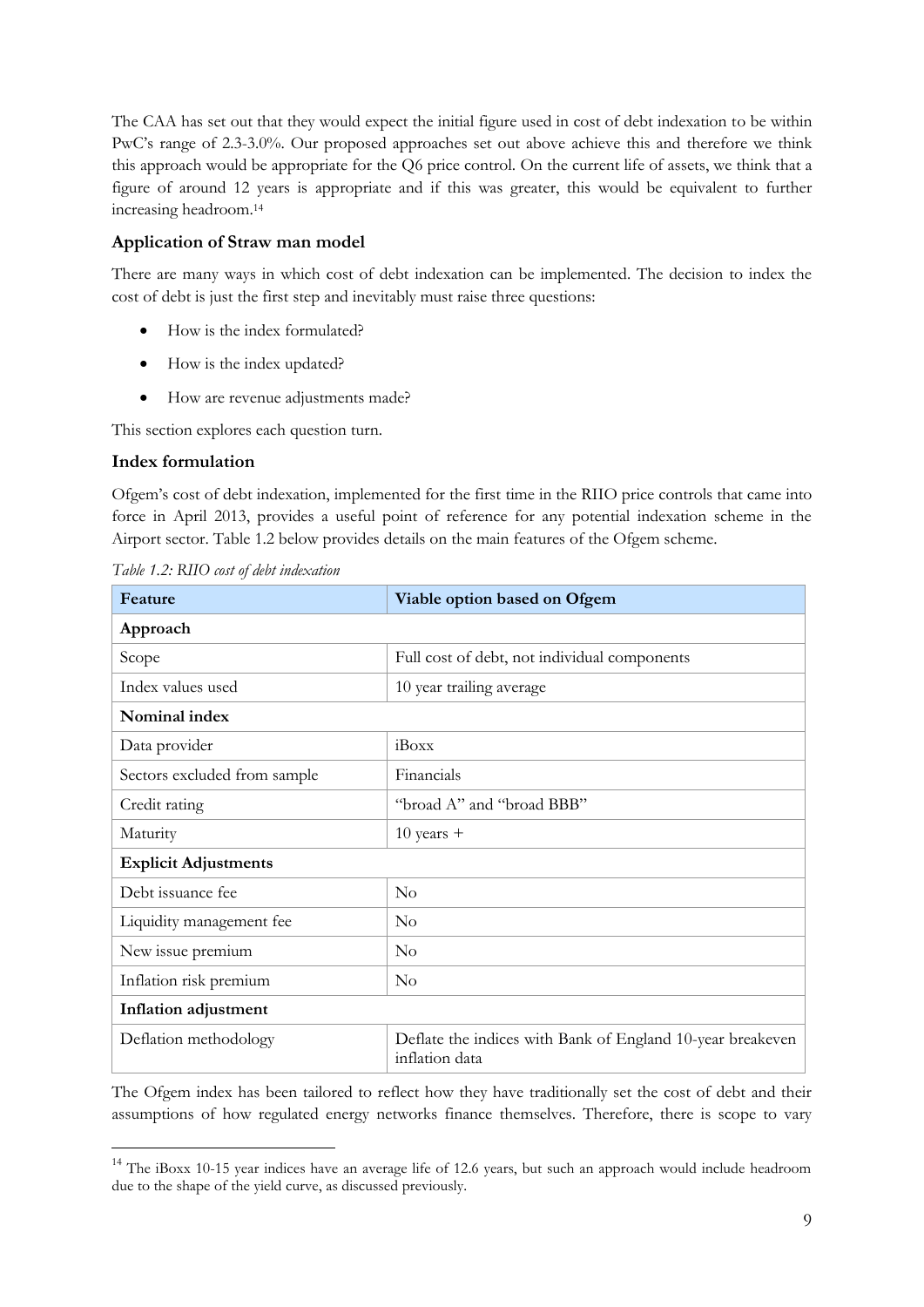particular parameters for the Airport industry where a change in the appropriate maturity, credit rating or length of trailing average would result in a more representative value.

However, the Ofgem index has also been designed with data availability in mind, has been consulted on in the industry and has been accepted as part of price controls. Therefore, the Ofgem index already has a valuable level of credibility on which an Airport methodology could build. Therefore, a scheme in the Airport sector could do well to take the Ofgem index as a starting point on which to build airport specific factors.

Anchoring an Airport debt index similar to Ofgem's, not only allows CAA to build upon the work done in that sector, but can also help to secure buy-in from investors for what is already a reasonable increase in the complexity of a core element of the price control.

### **Update methodology**

Implementation of cost of debt indexation in line with regulatory principles should not only result in an appropriate cost of debt value for the companies (reflecting an appropriate maturity, credit rating etc) it is applied to, but should also be:

- replicable such that the methodology can be unambiguously followed years out into the future in a way that does not introduce risk or interpretation; and
- robust such that the underlying data will be available in the future or that contingencies are in place.

Ofgem have set out the detail of this process in a series of documents:

- a recipe for calculating the description of the process to select and calculate the index values, published in Price Control Handbooks;<sup>15</sup>
- an excel file providing the calculations; and
- their price control to handle the subsequent revenue adjustments.

This process should enable Ofgem, or indeed anyone to "turn the handle" and unambiguously reach the same answer. This gives investors confidence that the regulator cannot influence the cost of debt once the price control has started and limits risk of appeal should the indexation be inappropriately applied or open to interpretation.

As a guide to the level of detail required, the cost of debt sections of the working draft Ofgem handbooks available broadly perform the following functions:

- definition of data sources and statement that they will open consultations if they are not available;
- definition of when the processes will be performed; and
- instructions for calculation of the cost of debt.

The instructions are provided in five steps that include calculation of the:

1. number of trading days in each period;

- 2. daily yields on the nominal debt indices used;
- 3. inflation values to deflate the nominal debt values;

<sup>&</sup>lt;sup>15</sup> Working draft versions are available on the Ofgem website for the Transmission and Gas Distribution sectors. See pp 36-4[0 http://www.ofgem.gov.uk/Networks/Trans/PriceControls/RIIO-](http://www.ofgem.gov.uk/Networks/Trans/PriceControls/RIIO-T1/ConRes/Documents1/RIIO%20ET1%20Price%20Control%20Financial%20Handbook.pdf)[T1/ConRes/Documents1/RIIO%20ET1%20Price%20Control%20Financial%20Handbook.pdf](http://www.ofgem.gov.uk/Networks/Trans/PriceControls/RIIO-T1/ConRes/Documents1/RIIO%20ET1%20Price%20Control%20Financial%20Handbook.pdf)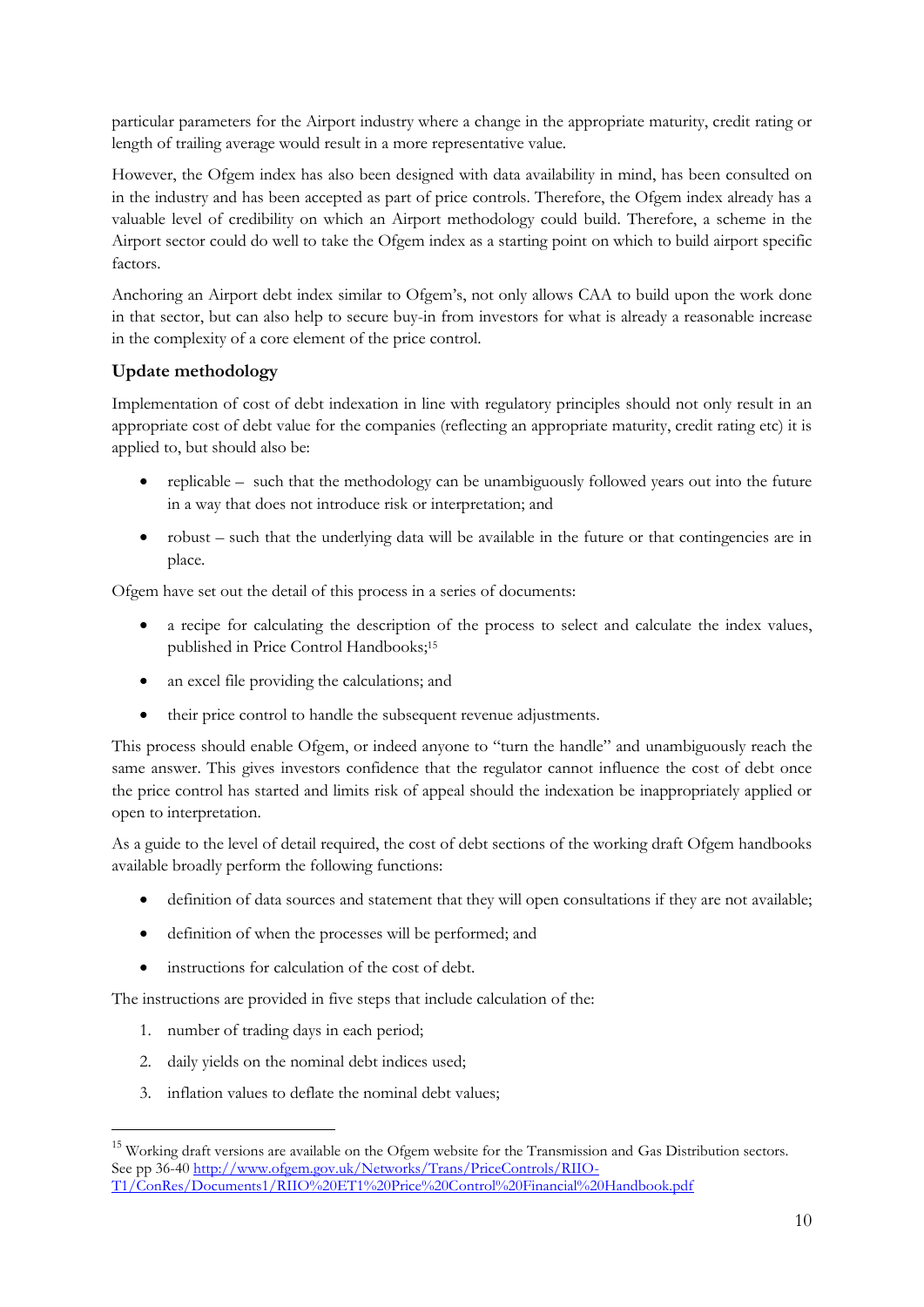- 4. calculation of the real cost of debt; and
- 5. calculation of the average value across the trading days included.

While these steps are not difficult to define, this must be done in a clear way.

#### **Revenue impacts**

An important decision in setting up the mechanism is whether to deviate from Ofgem's approach, in such a way that revenue adjustments arising from the indexation mechanism could be made at the start of the following price control period, rather than each year within it. Figure 1.5 sets out an alternative proposal below.



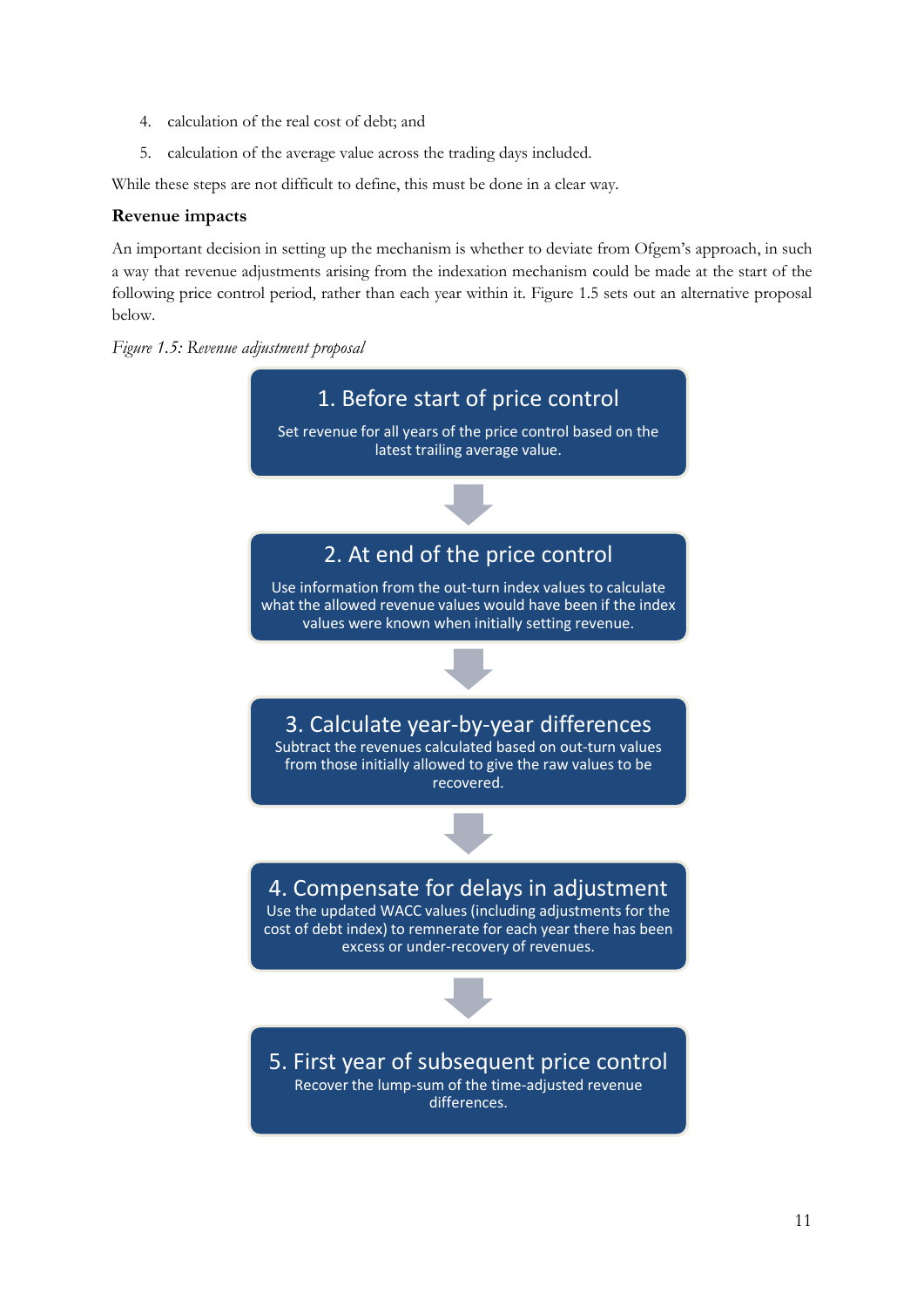Adjustment at the start of the subsequent price control reflects the likely materiality of the adjustments and allows the adjustment to feed into other adjustments that may be made at the start of the price control.

Figure 1.6 provides a simplified illustration of how revenue adjustments might be made.



*Figure 1.6: Revenue adjustment illustration<sup>16</sup>*

The illustration above in Figure 1.6 shows how a 100bp jump in the cost of debt (relative to its forecast level used to set the initial revenues) for the price control would feed through into revenue received. The effect on ex-post allowed revenue is particularly muted at the start of the price control as the historic trailing average maintains a large influence on the cost of debt value. The sustained under-compensation during the price control (years 1-5) is compensated at the start of the subsequent price control (year 6). This value is larger than the sum of individual deviations to compensate the company for financing the difference at the cost of capital, such that they would be indifferent between receiving the adjustment at that time or as they happened.

Whilst this approach may reduce the complexity for the regulator, we would recommend that the CAA mimic the approach taken by Ofgem in making annual updates. The reason for this is the change in the customer base and that ultimately it is the customer who will be paying for services and whilst there might be an argument that airlines may stay relatively similar at each airport, the customer base is likely to change between price control periods.

#### **Addressing Stakeholder Concerns**

-

For the approach to possess credibility, it is important to address any existing stakeholder concerns of which we are aware. The CAA have set out concerns from parties, including Heathrow, regarding indexation.

Heathrow have put forward the following concerns:

<sup>&</sup>lt;sup>16</sup> Assumes the application of a ten year trailing average index, 5% real cost of equity, 50% gearing, 5% real cost of debt index value in the preceding ten years, a constant real RAB of  $\ell$ 100.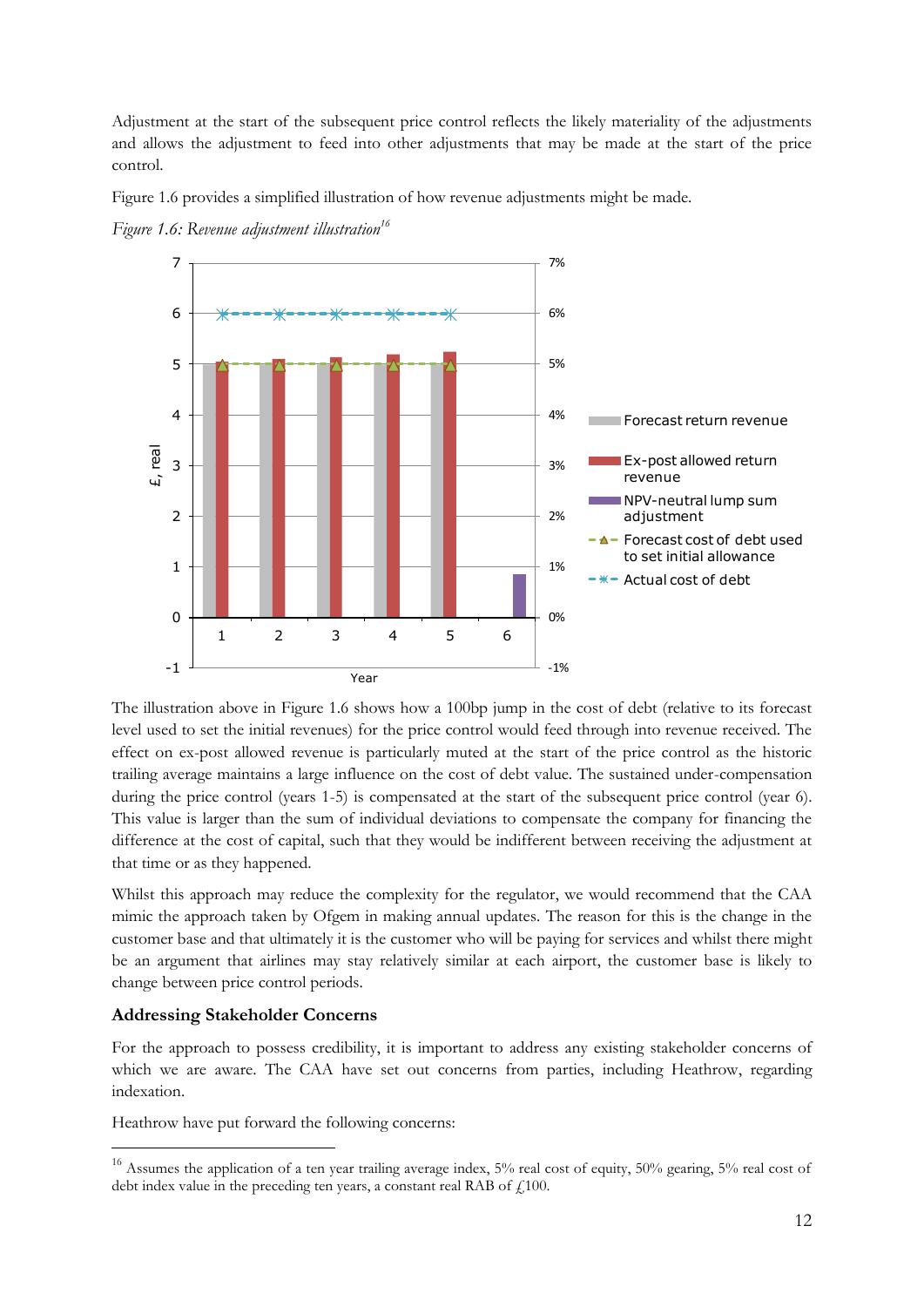- the mechanism should not only be applied when rates are expected to fall or rise;
- airports are better placed than airlines to absorb risk; and
- there is an unintended bias towards debt finance.

Looking at each of these in turn, on the first of these concerns, the greatest credibility and commitment to indexation will be in ensuring that its design is optimal and that revisiting the parameter options is not required at the next price control review. The fact that this is a criticism should highlight that the system of fixed allowances create winners and losers, whilst an indexation mechanism reduces interest risk for both companies and consumers.

Ofgem research highlighted that there would be no greater risk from the indexation approach compared to the existing approach. Brealey and Franks (2009) set out arguments against this risk concern. Their opposition stems from prices being more closely aligned with costs, so more efficient consumption decisions are made and the lack of concern around RPI indexation or the existence of fixed elements such as VAT.

With respect to a potential bias towards debt finance, we do not foresee this being an issue and note that the current fixed allowance approach has seen the gearing level increase. The notional gearing level in Q4 was just 25% and in other sectors which have used fixed allowances, gearing has also significantly increased e.g. the water sector. The choice of financial strategy remains with the airport itself and they are incentivised to procure financing as efficiently as possible, both for equity and debt. As the exact yield on their embedded debt is not included in the indexation approach,<sup>17</sup> there is limited room for gaming and we do not foresee bias stemming from this approach.

Further points have been noted around the relative transaction costs and additions to the index that should be included. In Ofgem's 2010 paper, they set out that networks issued debt at 30bps below the index, so there is implicit headroom built in for such costs (in addition to the implicit headroom which we note is included within the calculation methodology for the index).

In terms of the Competition Commission setting forward their views, indexation is appropriate for regulated companies who finance long-life assets by issuing fixed rate debt with long-term maturities and where yields tend to revert to long-run averages. Indexation is able to handle the use of floating debt in a significant proportion. As noted earlier, one possible approach is to increase the weighting on the most recent data. The assumption from the CAA is for 35% floating rate debt compared to Ofgem's assumption of 25%, so it would not be inappropriate for different weightings. Company management may look to enter into swaps to convert floating rate debt into fixed rate debt, so by a similar treatment of floating and fixed rate debt, it does not create incentives on management to decide upon a certain path. We do not think that this debt should receive any different treatment especially given that it is a parameter interested parties could try to influence, but there is always the potential for such a method should the CAA think that is a prudent approach to adopt. If parties have made decisions and have entered into agreements that are not compatible with the indexation approach, there should be an opportunity for the airports to justify why they should receive an upwards adjustment to the index.

A further concern might be that indexation reduces discretion, but we feel that a rules-based framework leads to lower regulatory risk and there is still room for discretion within the cost of equity and gearing if that is required.

<sup>&</sup>lt;sup>17</sup> Although at the current credit rating, both Heathrow and Gatwick will have bonds included in the iBoxx nonfinancial indices should the tenor be at least ten years.